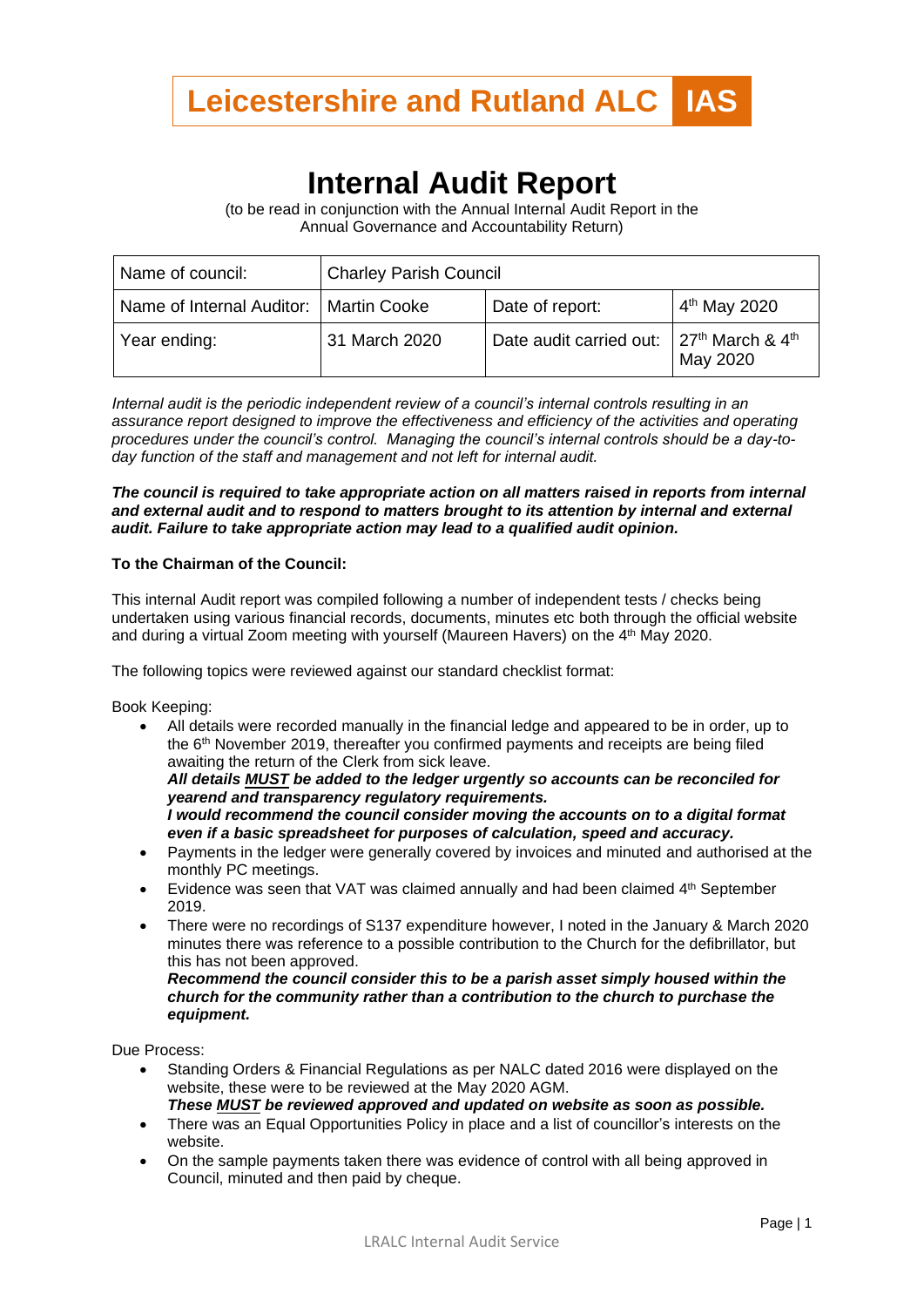- Meeting Agendas are informative and displayed on the PC website and the PC notice boards at least 3 clear days prior to meeting.
- Purchase orders were not raised for expenditure, generally such approval to proceed was confirmed by email or phone.
- Committee Terms of reference on website.
- The PC website is regularly updated by the Chair when information is made available and is fairly easy to navigate.

Risk Management:

- Scanning the minutes there didn't appear to be any unusual activity.
- Insurance cover is provided by Zurich (YLL122033-8193) and is up for renewal 9<sup>th</sup> July 2020.
- There was no evidence of an Annual Risk Assessment on the website or being conducted. the Chair confirms annually reviewing the village assets such as benches etc. but this is not recorded in the minutes.

# *There MUST be an Annual Risk Assessment in place, displayed on the website and reviewed annually.*

# *The actual risk assessments when undertaken MUST be minuted with relevant details and action required if any.*

• Minutes were initialled by page and signed by the chair at each meeting and there was evidence of regular reporting of bank balances at PC meetings.

Budget:

• The annual Budget and Precept were discussed and agreed January 2020 with the Precept being set at £4,500. However, the Budget document is not displayed on the website and we believe is in the Clerks documents.

# *The Budget MUST be displayed on the website as evidence to support the increase in the Precept.*

• Chair confirmed there were no specific reserves earmarked.

Payroll:

- The only person on the payroll was the Clerk who had a contract of employment, was paid monthly after approval at each PC meeting and paid tax to HMRC.
- There was no evidence that the Council were registered with the Pension Regulator. *Recommend this was reviewed and confirmed with some urgency.*
- There was a formal complaints procedure in place and displayed.

### Asset Control:

- There was an updated valued register of assets (March 2020) on the website.
- There was no evidence of any records of deeds, articles and land registrations being held by the Council.

# *Recommend the Council seek clarity as to whether there are such articles and who holds them?*

Bank Reconciliation:

It was noted there were two bank accounts, balances were minuted at PC meetings but there was no evidence that reconciliation was done regularly. *Bank accounts MUST be regularly reconciled, I recommend accounts reconciled monthly on statement receipt and noted in minutes.*

Year End Procedures:

• There was no evidence that the Yearend accounts had been prepared, bank statements and ledgers reconciled.

*This MUST be done urgently.*

- Debtors & creditors recorded where necessary and there was evidence of a financial trail through records up to the  $6<sup>th</sup>$  Novembers 2019 as referred to earlier in my report.
- There was no evidence to confirm that the Section 1 & 2 of the Annual return were signed for 2018 / 2019?
	- *This MUST be displayed on the website.*
- There was no evidence that this year's sections 1 & 2 of the Annual Return had been drafted ready for sign.

*This MUST be completed and signed as soon as possible.*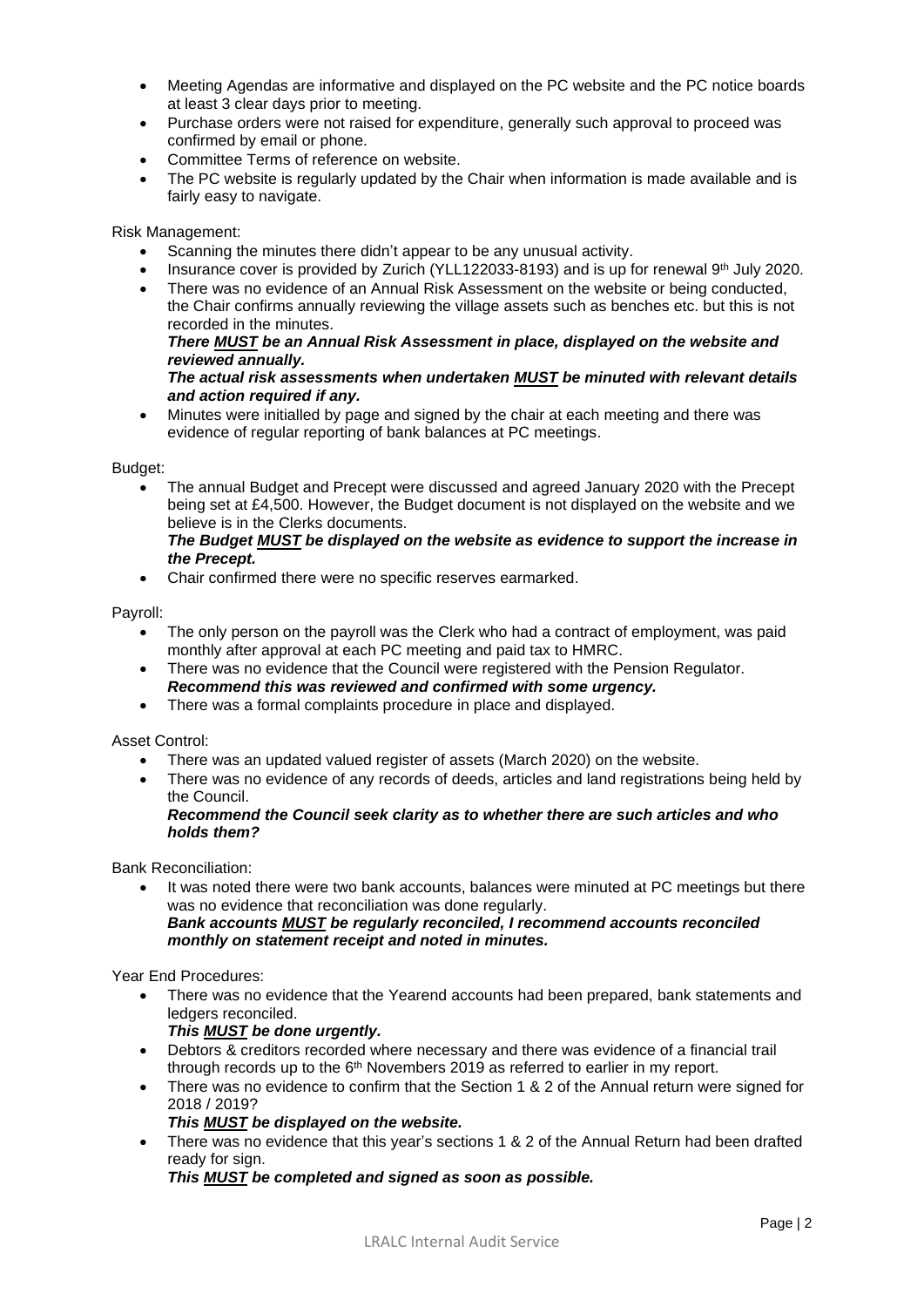Cemeteries: The Council has no responsibilities for any cemeteries.

Transparency:

- For transparency purposes the following require displaying / published as required by  $1<sup>st</sup>$  July;
	- o All expenditure over £100 (covered through displaying meeting minutes).
	- o End of year accounts (Spreadsheet displayed) / Accounting Statement (last years NOT displayed).
	- o Annual Governance Statement (last years NOT displayed).
	- o Certificate of Exemption completed (last years NOT displayed).
	- o Internal Audit report (last years NOT displayed).
	- o Councillor responsibilities (NOT displayed).
	- *These documents MUST be displayed on the PC website.*
- Agendas and meeting papers are published as required and draft minutes were generally issued within one month but there were odd dates not available.

Miscellaneous:

- There was no evidence of the previous internal audit on the website however, there was reference to the Clerk discussing the internal audit with the auditor in the  $22<sup>nd</sup>$  May 2019 minutes with details of recommendations and actions required. *This MUST be displayed and reviewed by the Chairperson not just the Clerk!*
- 
- Chair confirmed Electronic files are backed up regularly.
- There was no evidence that the PC publishes annually on it's website an opportunity through "The Notice of Public Rights" a window of opportunity under Regulation 15(2)(b) of the Accounts and Audit Regulations 2015 that from 1 June to 12 July 2018 any person may inspect, and make copies of the accounts and all books, deeds, contracts, bills, vouchers, receipts and other related documents of the council for the year end. *This MUST be done annually.*

Transaction Spot Checks:

• A sample test check was carried out to agree accuracy of payments which included checking, Ledger date, Item / Budget heading, Cheque ref, when payment was minuted / approved, actual payment amount against minuted payment and invoice amount, VAT if relevant. All checked were in order with the exception of the March 2020 payments being entered in the actual ledger.

Annual returns:

The annual return section 2 details (Year Ending 31st March 2020) would normally be set out at the end of this document with details of specific variances however, these are currently not available. *These details MUST be finalised and confirmed as soon as possible.*

This report is based on the evidence made available to me.

It would be incorrect to view internal audit as the detailed inspection of all records and transactions of a council in order to detect error or fraud, consequently the report is limited to those matters set out.

I would like to conclude by thanking yourself for your patience and openness during our meeting.

Yours sincerely,

Martin Cooke (Internal Auditor to the Council) Mob: 07809 466500 [martindcooke23@gmail.com](mailto:martindcooke23@gmail.com)

The figures submitted in the Annual Governance and Accountability Return are: